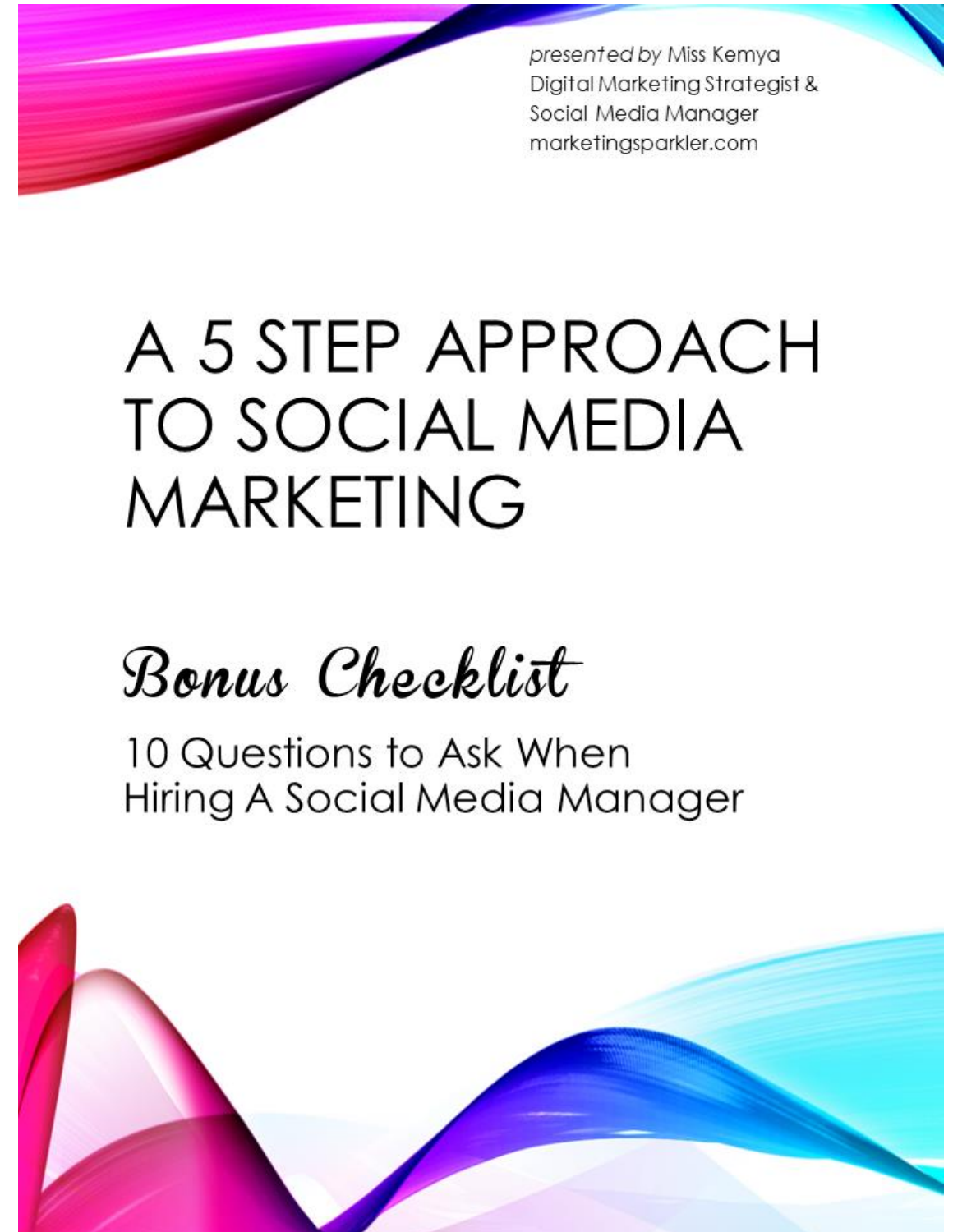# A 5 Step Approach to Plan Your Social Media Marketing

Are you suffering from delusions of grandeur when it comes to social media success? It's ok if you are.

I hear frustration all the time from professionals and experts who have spent years paying their dues to build a successful local business. They are well-known in their local area, and people love them! They have invested time and money to build these important offline relationships. Then they want to know why social media isn't working for their business.

If any of this sounds like you, let me ask you this: **Did you become a local success overnight?**

Local area offline success does not automatically translate to online social media success.

There are too many people who want to jump into the social media landscape and automatically have thousands of followers, friends and connections. They want to make tons of money and they want people to love them. And they want all of this to happen OVERNIGHT. Slow down a minute!

## Always Start With A Strategy

It seems that nowadays an overwhelming number of businesses launch their social media programs out of a misplaced obligation, after which they spend time struggling to implement a model that will work and can also be easily managed. The majority of these programs are launched with no specific goals or targets in mind, and worse still, no fundamental understanding of how social media really works!

Social media success works just like your offline world. It takes preparation and time. Although you hear stories of people going viral overnight, those stories are actually few and far between.

The problem is that too many people think of social media and get stuck on these rare viral success stories. The stories of the not-so-glamorous hard-working professionals often go under the radar. Wait, I think we found the root of the problem! Overnight viral sensations aren't as common as we think they are!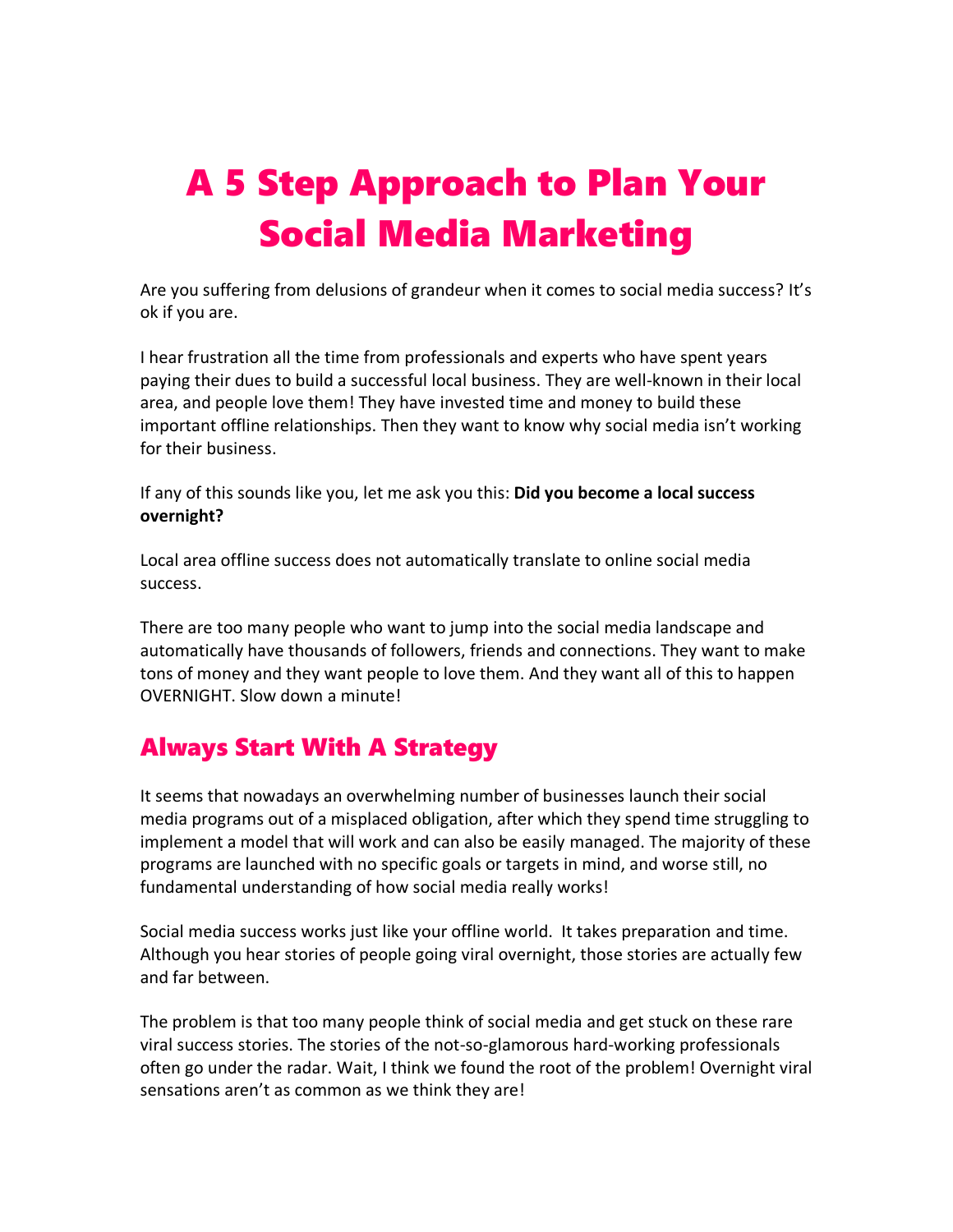There is a large amount of misunderstanding and misinformation surrounding social media. Many people are led to believe it's a quick solution for new customer acquisition, and one of the biggest problems can be to produce tangible results from their efforts. Ultimately, this process and lack of focus leads to a loss in time, customers and market share.

Social media is about engaging with your audience and peers, creating relationships, building trust, experimentation, and then come sales.

## With this five-step guide, you can quickly and easily devise and implement an effective social media strategy with tangible results.

## **Step 1: Create Your Overview Business Plan**

Take time to summarize your business to **understand why you need a social media marketing strategy**. Consider the following points:

- Outline your business' history and model
- Outline your revenue model
- Provide a description of your products and/or services
- Create an outline of your identified target market
- Create a summary of your existing marketing efforts

## **Step 2: Outline Your Key Social Media Goals**

Without clearly defining your specific aims and goals, it is impossible to achieve them! A lot of social media managers let social media metrics define their goals, leading to expansive goals like "more Twitter followers" or "more YouTube views." This is a backwards approach that leads to frustration; "more" doesn't necessarily equate to leads.

Savvy marketers know that engagement is what really counts. However, engagement in itself is expansive, so what does it mean? **Your strategy needs to be specific, actionable and most importantly, achievable.** Below is a list of social media marketing goals you may consider for your strategy:

- Create interest around a new product or service
- Gauge demand for a new product or service, using social media as a research forum
- Directly engage prospects and users through social media to generate relevant and direct traffic to your website
- Increase your market share by leading customer and client services through social media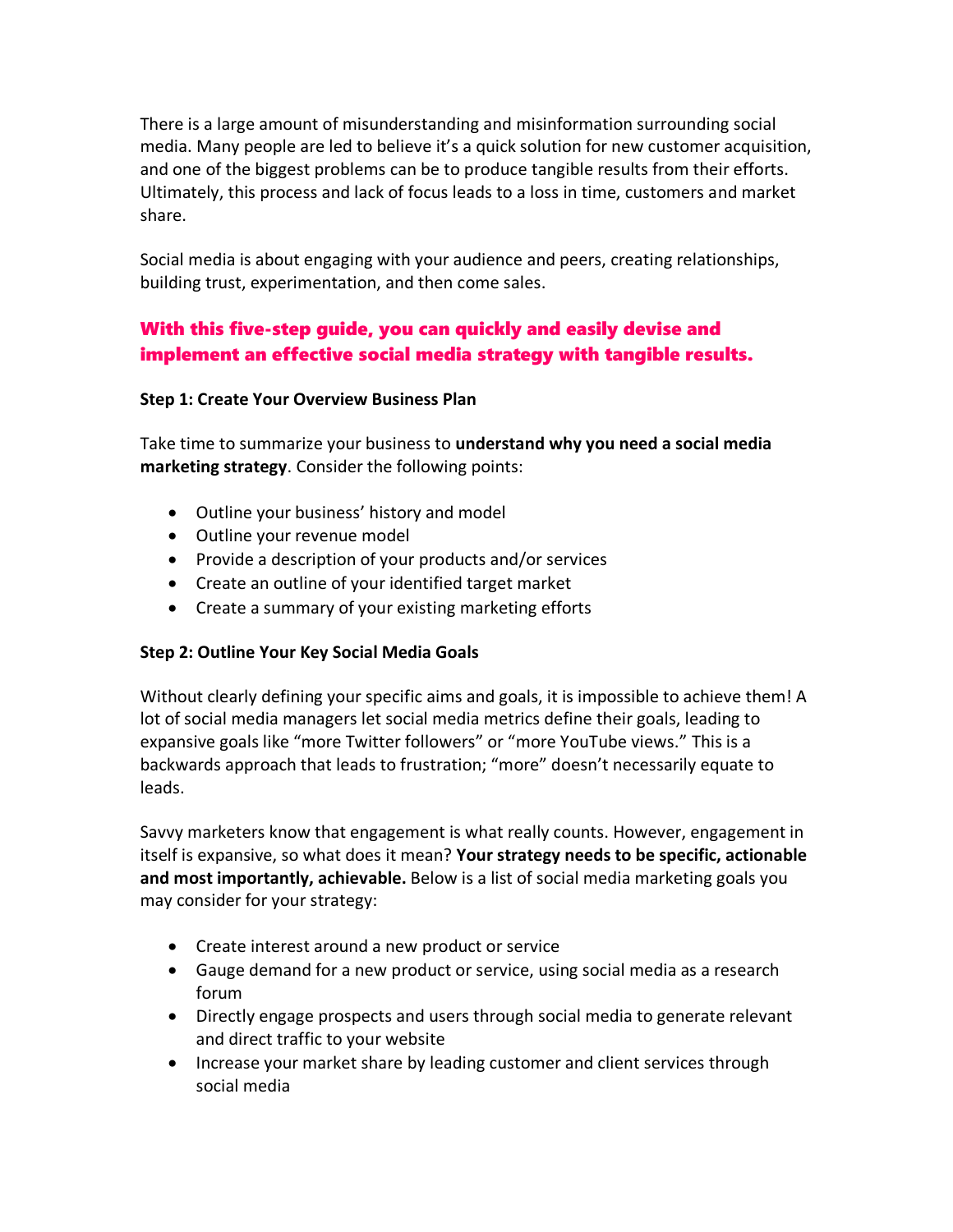## **Step 3: Find Your Social Media Marketing Voice**

Creating and implementing a unique voice for your company, brand or business is a key way to ensure success on social media. Just as your unique voice sets the tone for your offline marketing materials, your social media marketing voice will set the tone of your digital brand.

When doing this it's important that your voice **resonates and relates** to your predefined target audience. A simple way to do this is to break your target audience down by researching age, income and location, and then provide reasons for selecting your product or service.

## **Step 4: Select Appropriate Social Media Tools**

Selecting the appropriate social media tools is essential to the success of your social media marketing strategy. For example, Facebook provides the best opportunity to build rapport with customers, while Twitter provides the best tool for interacting directly with clients or customers in real time.

## **Step 5: Plan and Execute Both Your Content and Delivery**

This is the hard part – establishing and delivering your social media marketing campaign. The execution of your plan may seem daunting. However, with a proper plan in place, it is doable and can provide real and tangible marketing results. The key to success is defining the following:

- The type of and specific topics for your organic content creation
- Develop strategies to increase audience engagement
- The frequency of your content delivery and response strategy for social engagement
- Events which can drive your social media and increase engagement
- How you are going to gauge your success: volume of traffic back to site, number of retweets, etc.

This may all seem like an overwhelming process to follow, but be assured that following this structure when planning and implementing your social media marketing will ensure you cover all bases, save time, money and resources, and allow you to look back, evaluate and celebrate your social media success!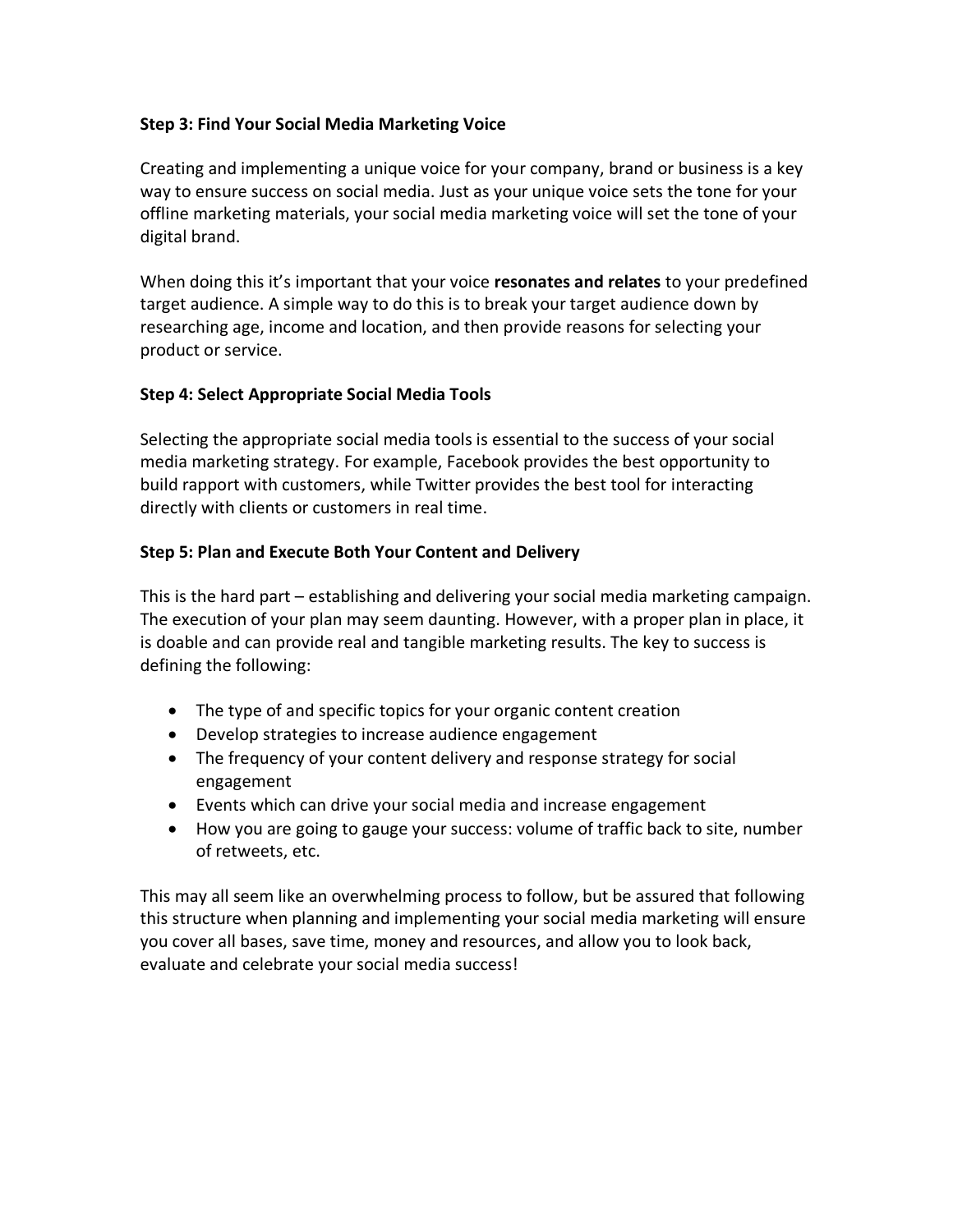## The Tortoise, the Hare and the Social Media Race to Super Stardom

Slow and steady wins the social media race. With proper preparation, you will make it the finish line!

## Starting Line: 5 Points to Develop Your Social Media Presence

- 1. Build a great website, with dynamic content, pages that are easy to navigate, and keyword search features. Be sure to include your social media profiles so if someone visits your website they can connect with you across social media platforms.
- 2. Create a compelling opt-in to get the email addresses of your visitors.
- 3. Craft interesting, complete profiles on social media platforms. Profiles for yourself and your business. A great bio will do wonders and get people interested in your business. People do business with people, so make sure you include your professional headshot as well as your logo where appropriate.
- 4. Use your keywords to ensure your SEO ranking use them in your profiles and in all your web content.
- 5. Create and share great content daily yes daily! When you're starting out on social media, you need to be present daily to gain traction and build your following. Your interaction several times a day over the course of several weeks will get you on the right track. Share content across all your social media platforms.

#### 2 Minute Break

So you've done all this, now what? Get out there and start meeting people! Share your online presence (buttons and icons) in all your marketing collateral online and offline. If you're feeling brave, wear your usernames on a t-shirt!

The point is, don't be social media shy. Start building the relationships and referrals your business needs. Engage with your social media community and you'll begin to see some interesting patterns emerge.

## Next Lap: Building the Sales Funnel

Some things will start to happen during this next lap:

- You'll start making online friends
- You'll start getting followers
- You'll start connecting with your offline friends online
- Your number of connections will start to grow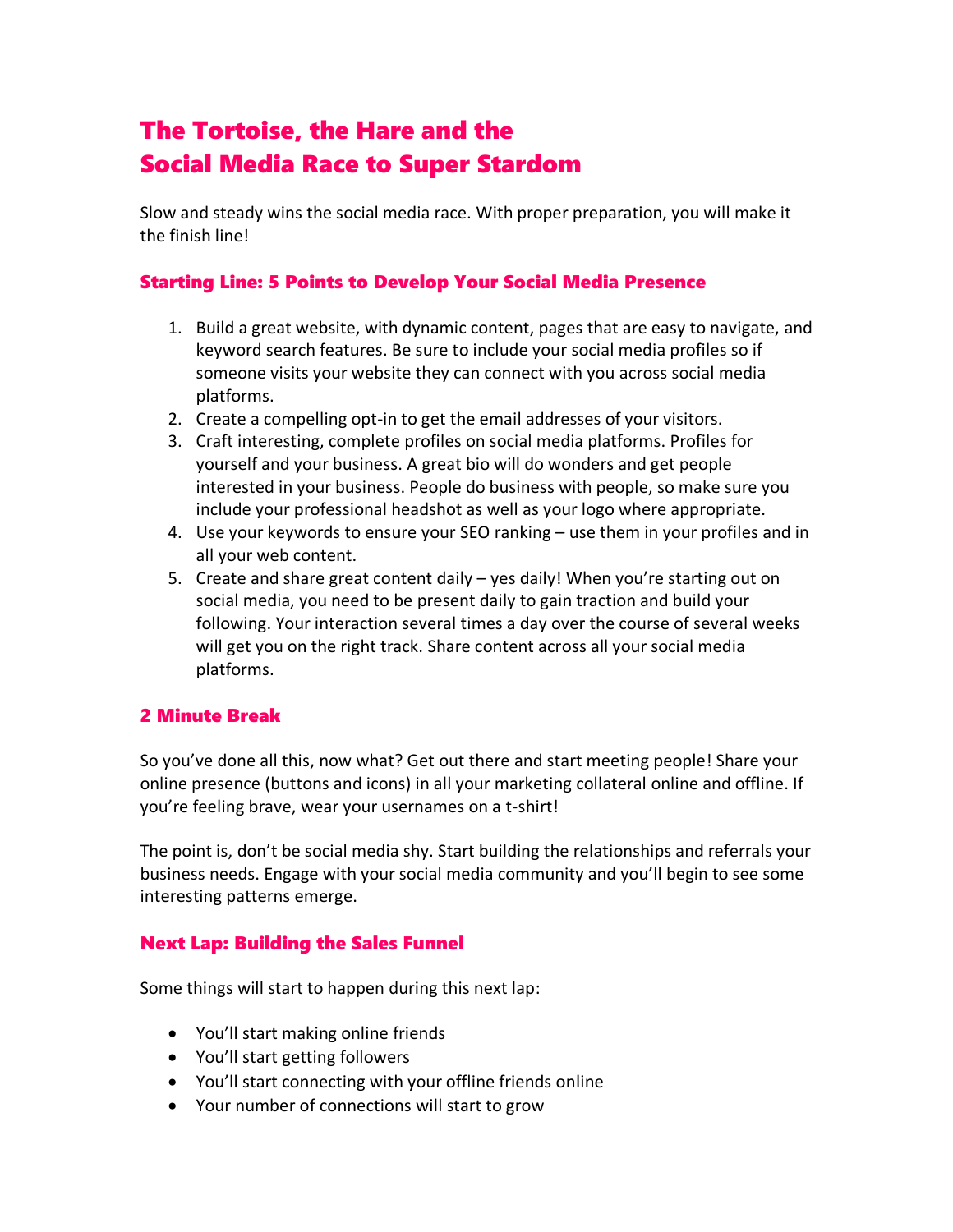You're engaging regularly, and you're feeling pretty good about your interactions. These are just the first steps, so be patient. As a result of your dedication and consistent engagement, you start to enjoy a few benefits, such as:

- People will sign up for your opt-in offer
- More and more attendees sign up for your free webinars and trainings
- You'll notice more conversations directed to you and surrounding you online
- You begin receiving recommendations, leads and referrals

Then, and only then, come the sales! **There are no shortcuts.** Everything happens according to this funnel one step at a time.

Keep practicing the same patience, dedication, and consistent engagement that brought you local offline success. Be the tortoise, win the race, and continue walking the path of social media success. I see "viral sensation" in your future!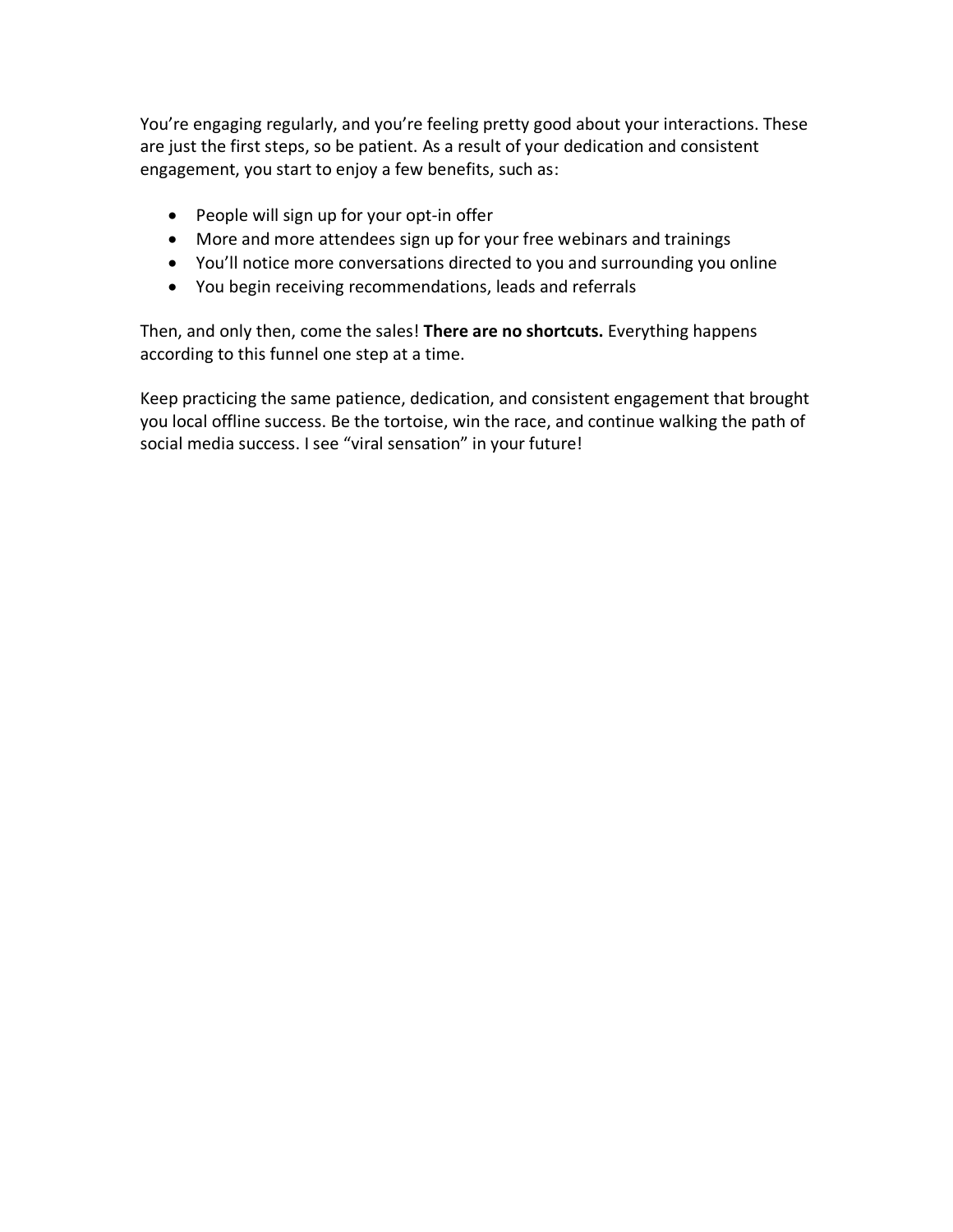# **Bonus Content** 10 Questions to Ask When Hiring a Social Media Manager

It's likely you've come to the point in your company's marketing growth where you recognize the outstanding opportunity available with Social Media. The time, skills and effort it takes to be successful means you've got to rethink your current situation. You can't find the time to write valuable content or review your metrics and it's clear you need to take decisive action.

## **The day has come to hire a Social Media Manager.** *Insert panic and confusion here.*

How will you know who measures up and who's a poser? Many business owners are not spending a lot of time on social networks so it's quite a challenge to figure out who the best person is to handle your brand's reputation, social presence and sales leads.

Many people want to delegate this responsibility to an intern, a college kid because they've grown up with social media.

*Hold on a minute.* Growing up with social media and using it for is not the same thing as knowing how to use social media for business. A social media manager should have a full understanding of marketing, strategy, ethics, measurement, and general business management.

In other words, would you trust an inexperienced intern to manage your brand? Managing your social media is the same thing.

As long as you know the right questions to ask and have expert social media guidance along the way, it won't matter how old or young the person is. What matters is they have sales know-how, a solid foundation in marketing strategy and an understanding of today's social-media-savvy customer.

#### **Who speaks for your business?**

Hiring a Social Media Manager can become quite a challenge. Social media reaches people, fosters conversations and your manager must derive leads and sales from those relationships. There are a lot of people trying to capitalize on this booming market so here's a shocker: *Not everyone who says they can do social media marketing has actually done it successfully!*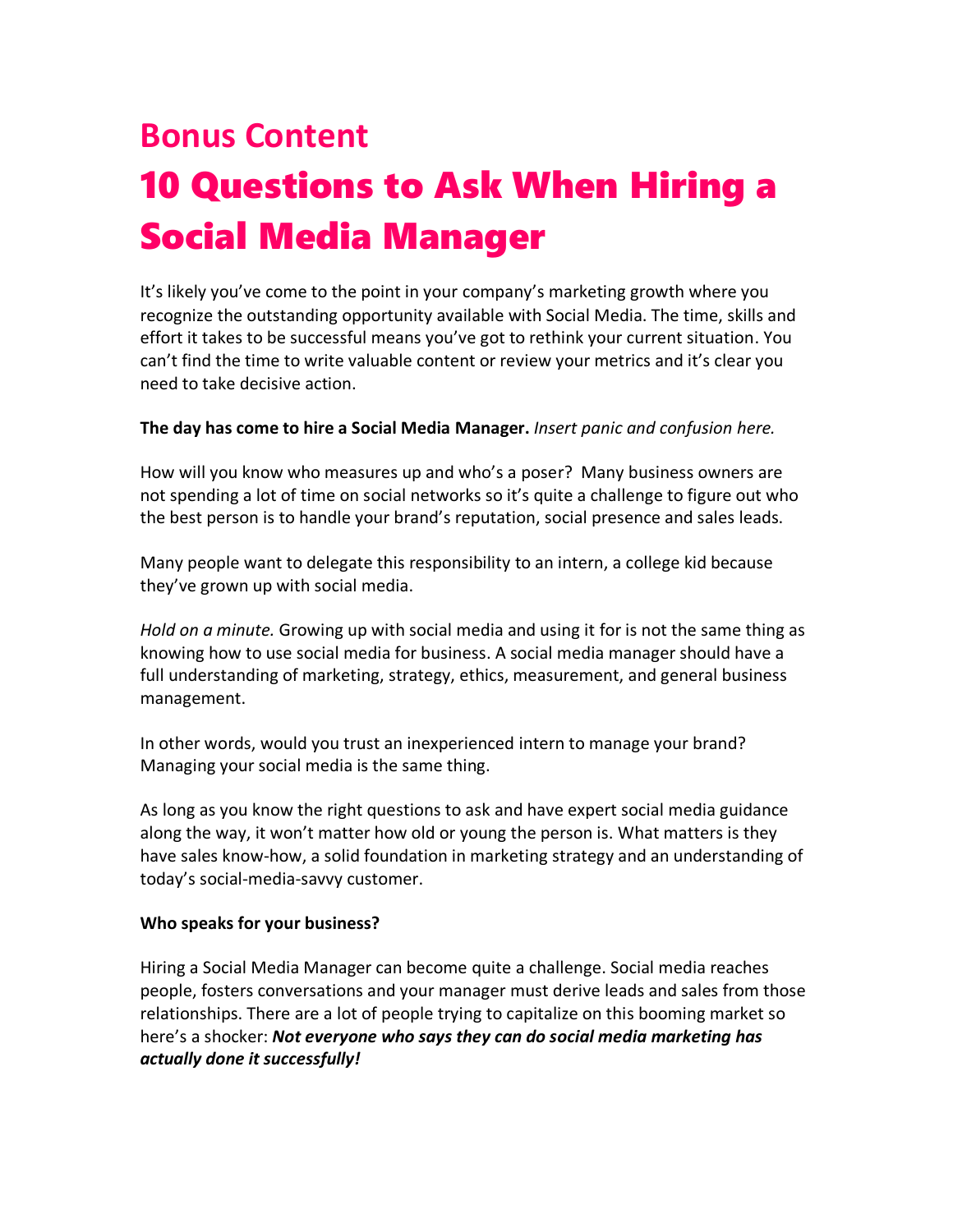Now that you're ready to hire (or promote) your Social Media Manager, here are **10 questions to ask your candidate**. Their answers will aid your decision and help you pick the right person:

1. What social media **platform**(s) are best for your business? Have them explain why.

Ask them to describe the "personality" of your company's brand. They should have done research on your store and your customer *before* assessing the potential across today's social media channels. Facebook, Twitter , Blogging and YouTube are awesome channels and have very different marketing tactics.

2. What are the two most important **social marketing metrics** a company should monitor regularly?

The first metric is engagement. Whatever platform it is (Facebook, Twitter, Blogging, YouTube), there needs to be measurable conversation around your brand. Content is what drives social marketing success so if your content stinks, you won't see people engaging. Your candidate should be well-versed in writing and curating relevant content for your audience.

The second is leads. Have they run a social campaign that generated leads? Very often, leads from social media can look very different than the ones you're used to seeing. Listening and responding timely to social marketing leads is crucial. Just like in real life conversations, when people talk to you, they expect a response.

3. Are they accomplished in a **social marketing environment** *and* in a **social customer service environment**? Ask them to define the difference between the two.

4. What's the **most important** thing a Social Media Manager should be doing? A solid answer would be "monitoring" and/or listening to the audience within the brand's Social channels.

5. Have they ever had to handle a **social media crisis**? Ask them to define what that means to them and what steps they would take to resolve a situation.

6. How would they **allocate your budget** for social media advertising? Ask them to describe a plan for how best to spend and how they would know if it's successful.

7. Do they have a blog and do they currently **write content** for social media channels? Ask to see the blog in action and make sure they're posting regularly.

8. Ask them what marketing strategies they plan to use to **generate leads**. You need to know that social media is giving you something quantifiable for your money.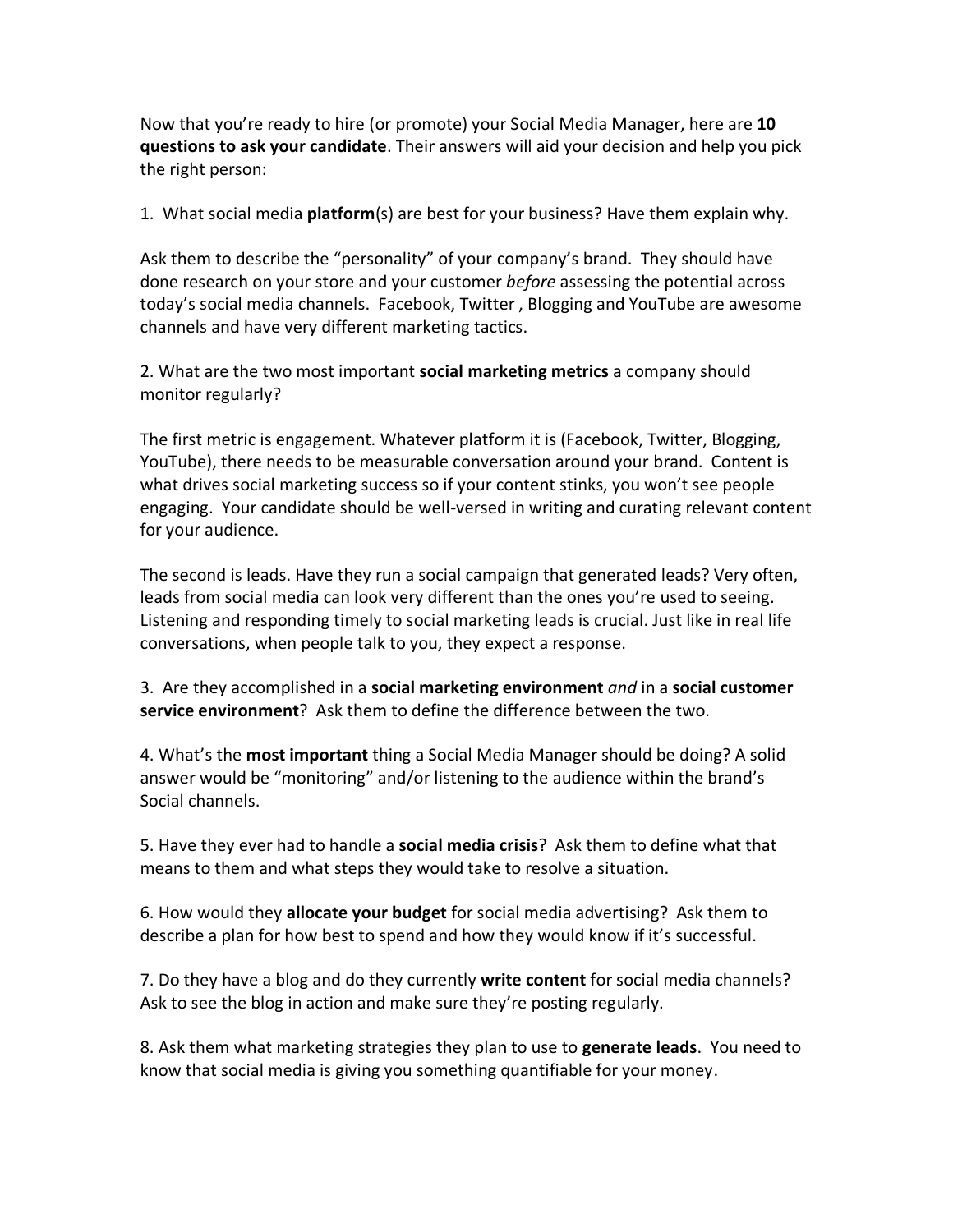9. Ask them what their **first goals** would be. If your candidate starts talking about attracting 'X' number of Facebook likes or 'Y' number of Twitter followers, run!

Just kidding, but this is definitely a red flag. Stop them and ask: 1) How will they build an audience of in-market fans and 2) how they plan to engage with that specific audience. They might try to blind you with numbers but a small, switched-on and engaged audience offers you much more value than a bunch of fans/followers from outside your market area.

10. Ask them to tell you a **story**. If they have the ability to tell a compelling story, that will give you a huge advantage in all levels of Social Media.

One final thought: This is not a position that should be taken lightly or seen as an entrylevel position (hint: inexperienced). This individual will speak the lifeblood of your brand to an indefinite amount of current, new and future customers. Please take deliberate steps to find someone who can embody your brand's personality. Someone who takes the leadership role in building your social and online reputation.

# Next Steps

If you're overwhelmed with social media how-to's, missing a plan, or don't know what to do next on social media, I'm here to get you unstuck… but **I don't know you need help if you don't ask for it!**

Schedule a time to chat with me about your social media challenges. What has you stumped? Is it a specific platform, time management, or does the mere mention of using social media every day make you break out in hives?

Let's talk! <http://bit.ly/misskemya>

Thanks for reading! Please let me know how I can help you achieve your goals!

Sincerely, Miss Kemya